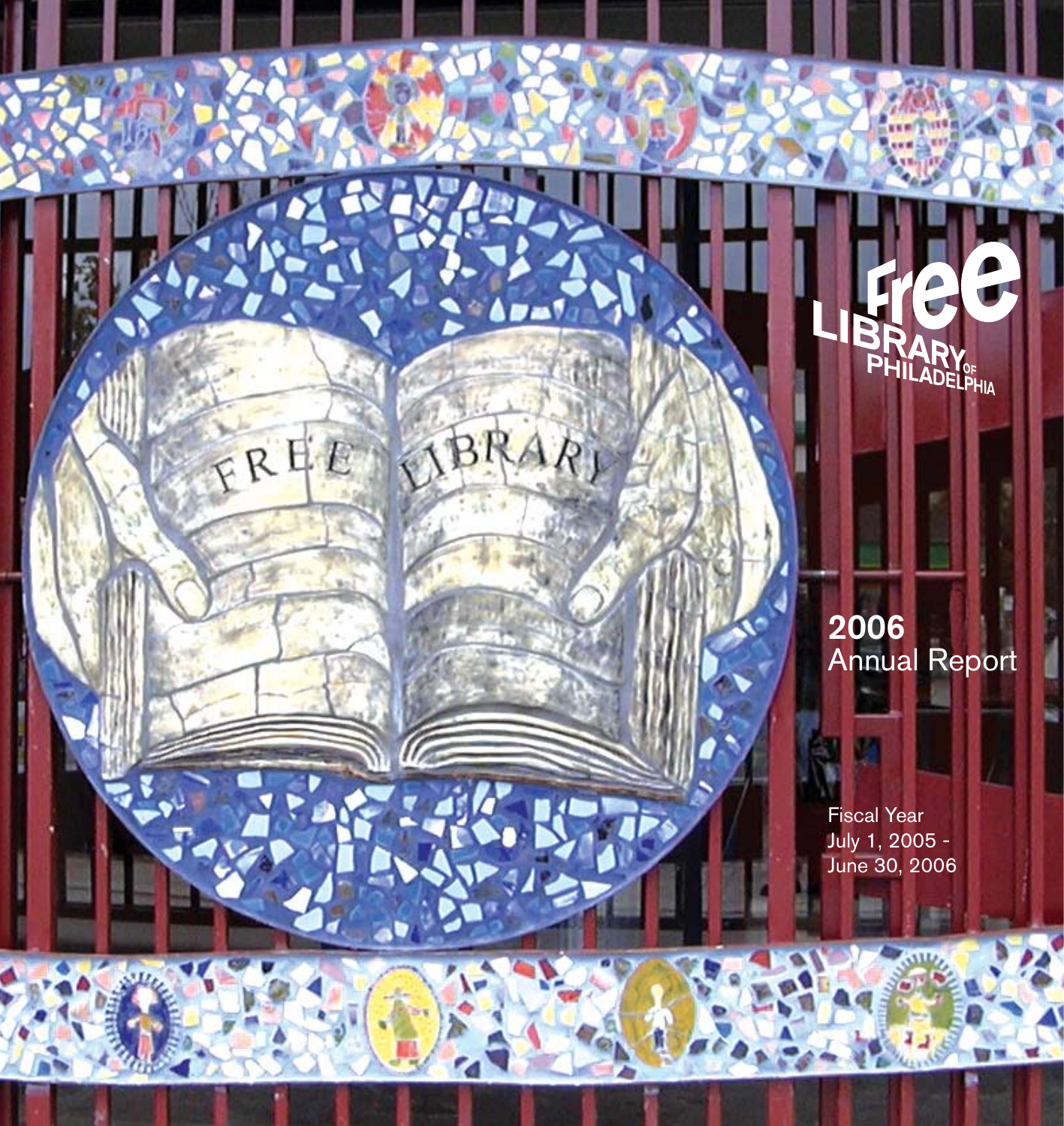### Boards and Executive Staff – Fiscal Year 2006

### The Free Library of Philadelphia

Board of Trustees 7/1/05-6/30/06

### **Officers**

W. Wilson Goode, Sr., Chair Phyllis W. Beck, First Vice Chair Peter A. Benoliel, Second Vice Chair Ex-Officio Ronald Hinton, Jr., Secretary Kathleen Simms, Assistant Secretary John E. Riggan, Treasurer Elliot L. Shelkrot, Assistant Treasurer

### **Members**

Darwin Beauvais, Phyllis W. Beck, Peter A. Benoliel, Roland K. Bullard, II, Joseph F. Burke, Girard S. Clothier, Patricia A. Coulter, Stephen M. Curtis, Abbe Fletman, Matthew Garfield, W. Wilson Goode, Sr., Robert Heim, Ronald Hinton, Jr., Linda E. Johnson, Michael Karp, Alexander Kerr, Herman Mattleman, Noel Mayo, Stephanie W. Naidoff, John E. Riggan, Teresa M. Sarmina, Sherry Swirsky, Shelly Yanoff

### Ex-Officio

Victor Richard, Recreation Commissioner John C. Younge, President, Friends of the Free Library of Philadelphia

### Emeriti

Gloria Twine Chisum Armand Della Porta Eugene F. Dixon, Jr.\* John A. Philbrick III Jerome Shestack

### The Free Library of Philadelphia Foundation

Board of Directors 7/1/05-6/30/06

### **Officers**

Peter A. Benoliel, Chair A. Morris Williams, Jr., First Vice Chair W. Wilson Goode, Sr., Second Vice Chair Elizabeth Gemmill, Secretary Sandra A. Horrocks, Assistant Secretary Deborah M. Fretz, Treasurer Patricia Meller, Assistant Treasurer Elliot L. Shelkrot, President and Director

### Members

Paul D. Addis, Renee Amoore, James H. Averill, Peter A. Benoliel, Sheldon Bonovitz, Gretchen Burke, Richard Collier, Tobey Dichter, Kevin F. Donohoe, Loretta C. Duckworth, Marie Field, Susanna Foo, Deborah M. Fretz, Elizabeth Gemmill, David Glickman, Barbara J. Gohn, W. Wilson Goode, Sr., Daniel Gordon, Richard A. Greenawalt, Andrew T. Greenberg, Robert J. Hall, John Imbesi, Linda E. Johnson, Ernest E. Jones, Alexander Kerr, Ian A. MacKinnon, Marciene S. Mattleman, C. Kent McGuire, Leslie Anne Miller, Nancy Petersmeyer, William R. Sasso, Donn G. Scott, Susan G. Smith, Miriam Spector, Sherry Swirsky, A. Morris Williams, Jr., Ronald D. Wilson, William L. Wilson, Suzanne Womack, Andrew N. Yao

### Legal Counsel

Joann Hyle, Pepper Hamilton LLP

### Executive Staff

Elliot L. Shelkrot, President and Director Kevin Vaughan, Associate Director William J. Fleming, Administrative Services Director Sandra A. Horrocks, Vice President for Communications and Development Joseph McPeak, Director of Library Operations Patricia Meller, Chief Financial Officer of Foundation Sara Moran, Chief of Staff Hedra Packman, Director of Library Services James Pecora, Chief Technology Officer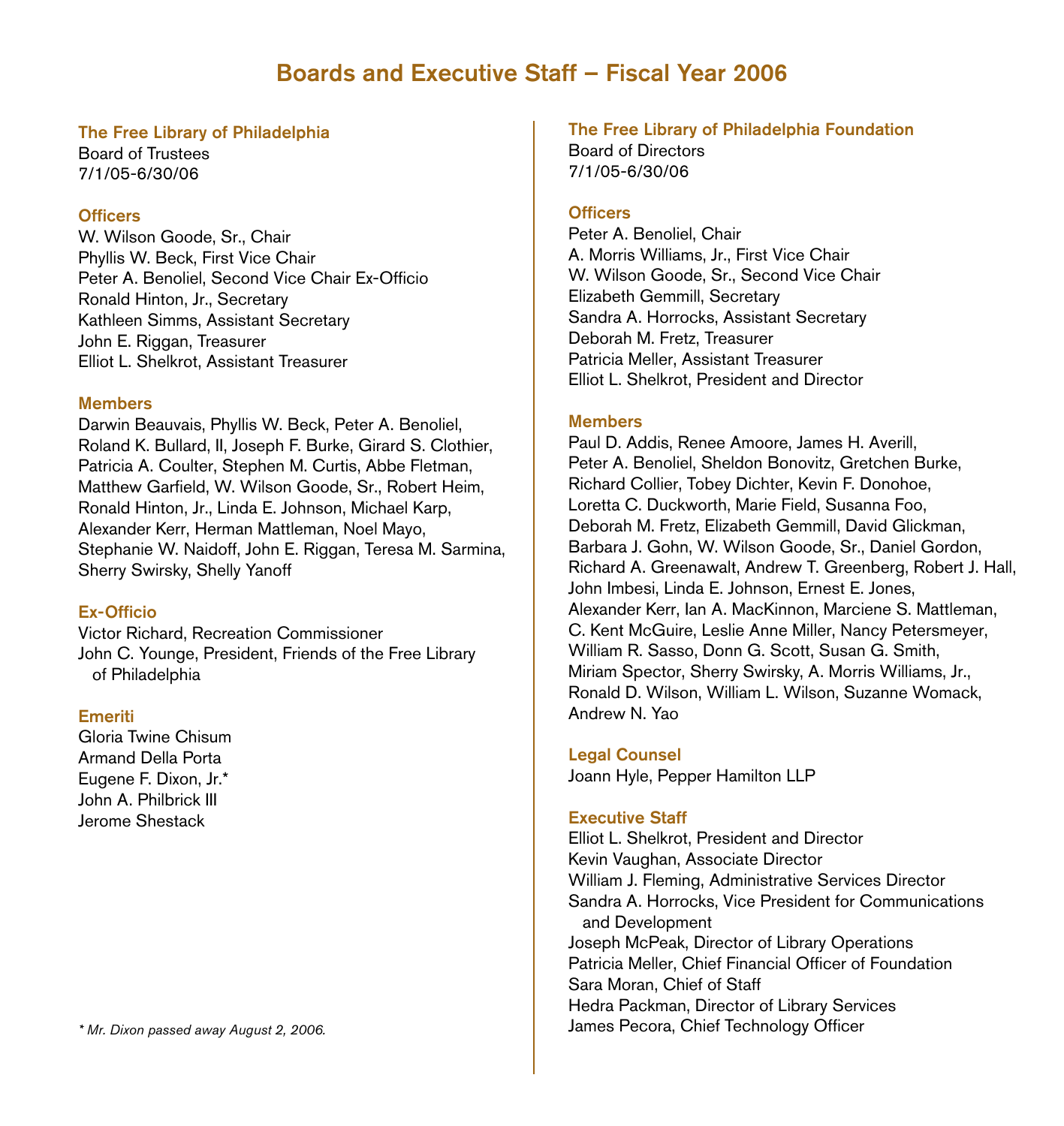**"Equal access to information is a civil right and Philadelphians deserve to have the kind of space in this city where they can exercise this right seven days a week. It's an exceptionally exciting time for the Library and the Parkway right now." Reverend Dr. W. Wilson Goode, Sr.**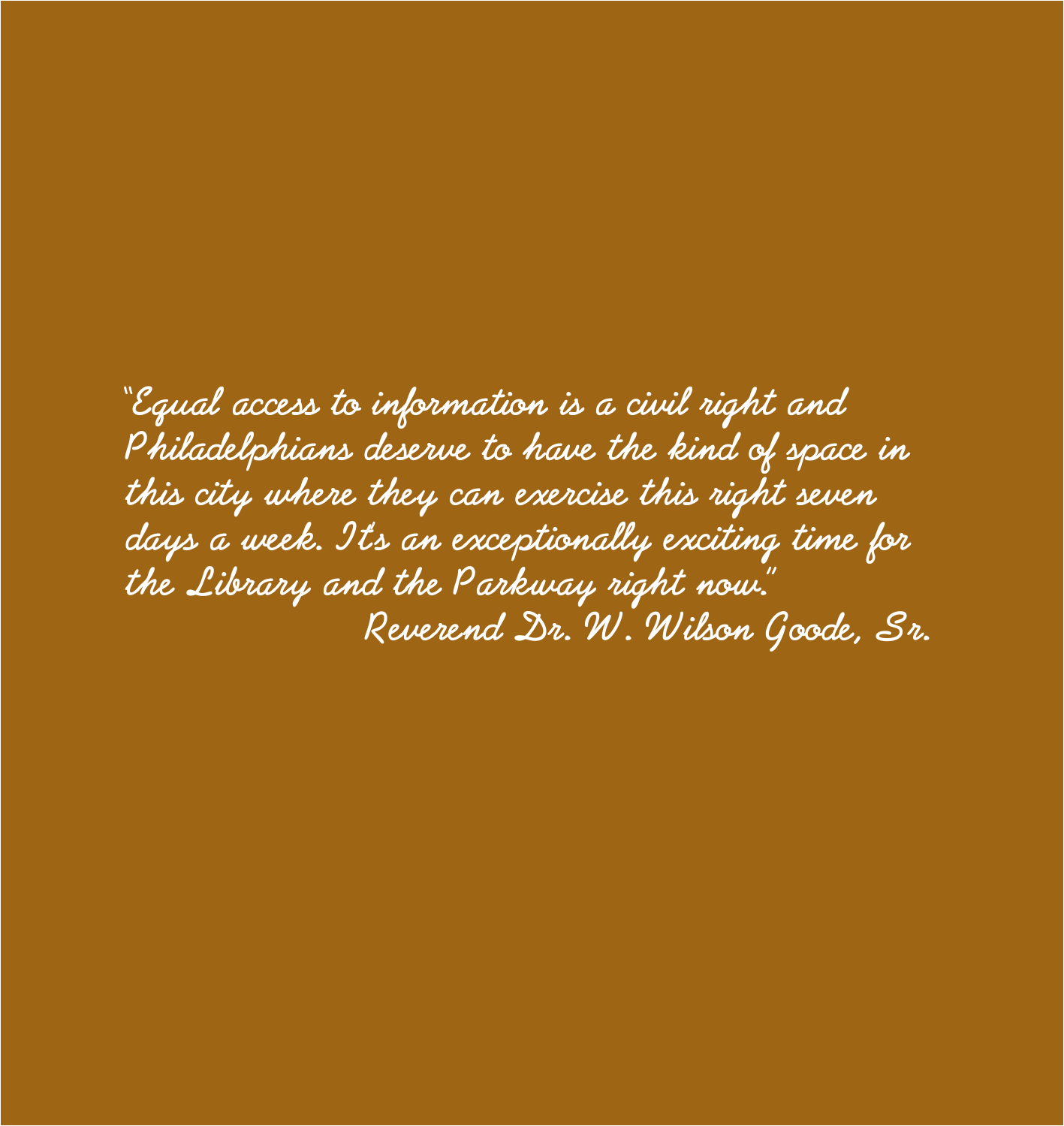# An Outstanding Year

2006 was a banner year at the Free Library of Philadelphia. It was a year of rejuvenation and progress for our ever-growing Library system. The Central Library continued its momentum toward the renovation and expansion of its current facility through new and important public/private partnerships while branch libraries celebrated the complete reinstatement of Saturday hours, two major branch anniversaries, and bold new public art. To top it all off, we received significant support for key initiatives such as *One Book, One Philadelphia*, Summer Reading, and Science in the Summer, making it possible to continue these popular programs annually.

We are the City of Philadelphia's largest free institution. The breadth of service and open access we provide each year is an astonishing feat and would not be possible without the dedication of our Library users, Friends Groups, volunteers, donors, unions, staff members, boards, and especially the City of Philadelphia and the Commonwealth of Pennsylvania. In their hands lie our many successes this year and we thank them for helping the Free Library of Philadelphia to achieve its mission.





W. Wilson Goode,Sr. Peter A. Benoliel Elliot L. Shelkrot Chair, Board of Trustees Chair, Board of Directors President and Director The Free Library of Philadelphia The Free Library of Philadelphia Foundation The Free Library of Philadelphia



| <b>Service Statistics</b><br><b>FY 2006</b><br><b>FY 2005</b><br>$(7/1/05 - 6/30/06)$<br>$(7/1/04 - 6/30/05)$<br>Library visits<br>6,103,354<br>5,517,569<br>Reference questions handled<br>2,925,812<br>2,780,389<br><b>Registered borrowers</b><br>482,310<br>517,839<br>Materials loaned, system-wide<br>6,188,637<br>6,294,315<br>Interlibrary loan requests processed<br>25,219<br>22,647 | ©Kelly&Massa, 2006<br>W. Wilson Goode, Sr.<br>Chair, Board of Trustees<br>The Free Library of Philadelphia | 2006<br>2006<br>DKelly&Massa,<br>©Kelly&Massa,<br>- a. Sun Clear Whichut<br>Peter A. Benoliel<br>Chair, Board of Directors<br>The Free Library of Philadelphia Foundation | Elliot L. Shelkrot<br>President and Director<br>The Free Library of Philadelphia |
|------------------------------------------------------------------------------------------------------------------------------------------------------------------------------------------------------------------------------------------------------------------------------------------------------------------------------------------------------------------------------------------------|------------------------------------------------------------------------------------------------------------|---------------------------------------------------------------------------------------------------------------------------------------------------------------------------|----------------------------------------------------------------------------------|
|                                                                                                                                                                                                                                                                                                                                                                                                |                                                                                                            |                                                                                                                                                                           |                                                                                  |
|                                                                                                                                                                                                                                                                                                                                                                                                |                                                                                                            |                                                                                                                                                                           |                                                                                  |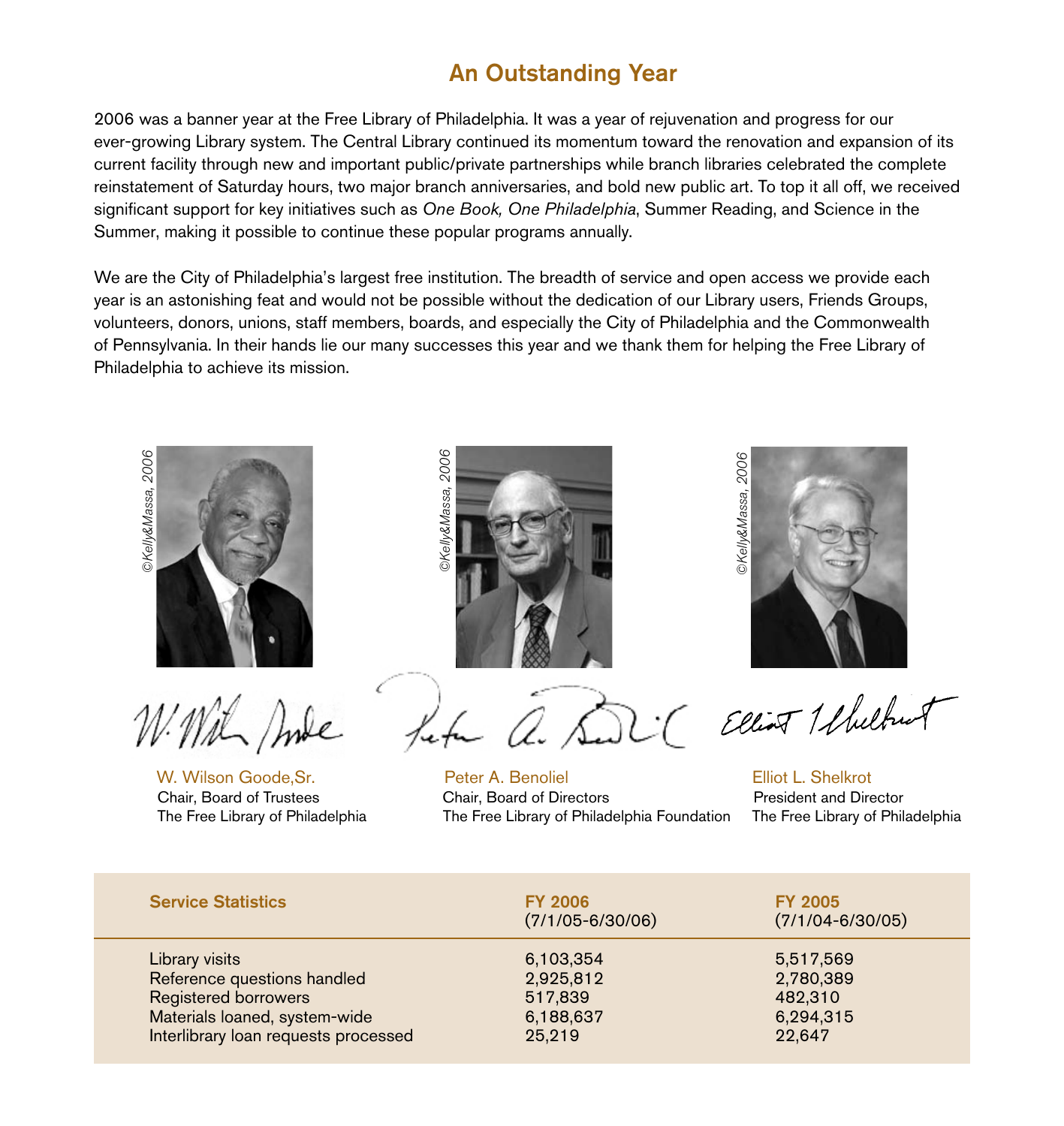# A Changing of the Guard

### The Free Library of Philadelphia Foundation's Board of Directors:

At the June 2006 annual meeting of the Board, Peter A. Benoliel stepped down from his post as Chairman of the Board of Directors and A. Morris Williams, Jr. was elected to succeed him as of July 1, 2006.

Peter A. Benoliel was appointed to the Board in 2001 and acted as Chairman from 2002-2006. Mr. Benoliel's passion for the Free Library is manifested in his tireless championing of the Library's mission, commitment to bolstering annual giving, support for the Central Library Project, and stewardship of leadership building among the Board of Directors. The Library looks forward to his continued guidance and wisdom as a board member and exemplary Library supporter.

A. Morris Williams, Jr., President of Williams & Company, has been a member of the Board of Directors since 1999 and served as Vice Chair for the past several years. In addition to acting as an emeritus trustee of Duke University, he chairs the Philadelphia Scholars Fund Advisory Committee and the Pine Tree Family Foundation.





Joe McPeak and Hedra Packman

### Executive Staff:

In 2006, the Executive Staff welcomed new members, Joe McPeak, Director of Library Operations, and Hedra Packman, Director of Library Services. Both have contributed enormously to the Free Library, each serving 30 years in their tenure.

Joe McPeak has come a long way since his early days as a Free Library Page. He worked his way up to Library Assistant, Librarian, Library Supervisor, Department Head, Chief of Central Public Services Division, and finally, his latest post. In his new position, Dr. McPeak hopes to "provide the support and vision necessary to allow staff to continue to provide quality library service in every branch, in every neighborhood." He is most excited about newly hired staff, whose energy and enthusiasm offer fresh perspectives and great promise for future leadership.

Before Hedra Packman became the Director of Library Services, she fulfilled numerous roles at the Free Library, including Children's Librarian, Branch Manager, Children's Library Coordinator in West Philadelphia, Head of Central Children's Department, Assistant Coordinator of the Office of Work with Children, Assistant Chief, and then Chief of The Office of Public Service Support. She believes:

**"the Library's strengths are its staff, its public, and its resources and services….Our outreach and programs are key in bringing the Library and the public and the community together."**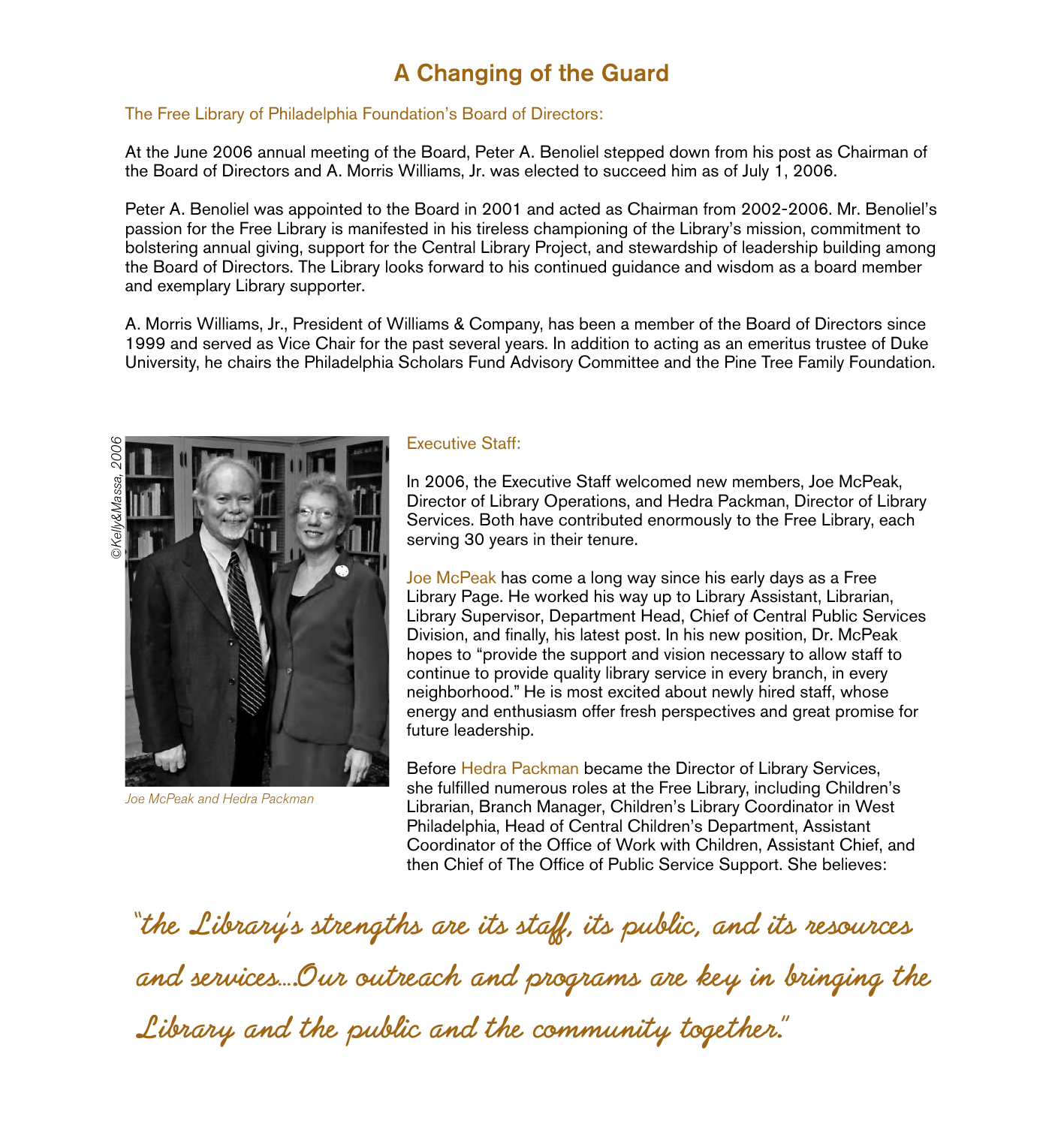# A New Central Library – Building the Future

The Central Library opened its doors in 1927 after nearly 40 years of planning. The result was one of the most cutting-edge libraries in the country. Nearly 80 years later, in order to meet the informational needs of diverse communities and neighborhoods, Philadelphia's largest free institution must update its spectacular facility on the Benjamin Franklin Parkway to remain relevant and exciting.

World renowned architect Moshe Safdie has been selected to renovate and expand the existing Beaux Arts structure. The additional space will allow the Central Library—the organizational and administrative hub for the Free Library of Philadelphia's 53 branches—to be the state-of-the art urban institution the people of Philadelphia deserve.

As a dynamic center of urban life, the new Central Library will incorporate many exciting features, including:

- A Teen Center, the first exclusive space for teens to call their own.
- A new, inviting Children's Department.
- The Parkway Pavilion, a glass-enclosed structure for reading and gathering, with retail space and a café.
- A small business and career center providing resources for Philadelphia's economic development.
- A high-tech auditorium.
- A new Visual and Performing Arts Center.
- Many new computers, including the Sunoco Internet Center for quick browsing.

As funds for the new building continue to be raised through a public/private partnership, several improvements designed to showcase the potential of a renovated and expanded Central Library are underway.

This initiative began with an exciting new addition to our popular lecture series—a public forum designed to engage our community in valuable discourse about a variety of current and relevant topics. Talk About It! @ the Free Library has quickly become the place for people with divergent viewpoints to come together in lively debate on subjects making headlines and impacting their communities.

Other planned initiatives are an internet café and renovation of the Main Lobby, including a new exhibition on the Central Library Project and the creation of a Visitors Center for all the institutions along the Benjamin Franklin Parkway.

| <b>Collections Statistics (system wide)</b> | <b>FY 2006</b><br>$(7/1/05 - 6/30/06)$ | <b>FY 2005</b><br>$(7/1/04 - 6/30/05)$ |  |  |  |
|---------------------------------------------|----------------------------------------|----------------------------------------|--|--|--|
| Adult:<br><i>*Cataloged books</i>           | 2,453,386                              | 2,917,464                              |  |  |  |
| Juvenile:                                   | 1,185,560                              | 1,153,012                              |  |  |  |
| Audio materials                             | 1,336,503                              | 1,072,689                              |  |  |  |
| Government documents                        | 1,129,719                              | 1,184,425                              |  |  |  |
| <b>Microforms</b>                           | 1,980,526                              | 2,005,586                              |  |  |  |
| Video cassettes                             | 172,484                                | 173,000                                |  |  |  |
| <b>DVDs</b>                                 | 32,031                                 | 30,788                                 |  |  |  |
| Journal, magazine, and newspaper titles     | 3.586                                  | 3,350                                  |  |  |  |

\*This year's statistics include paperbacks, and reflect the weeding of items no longer appropriate.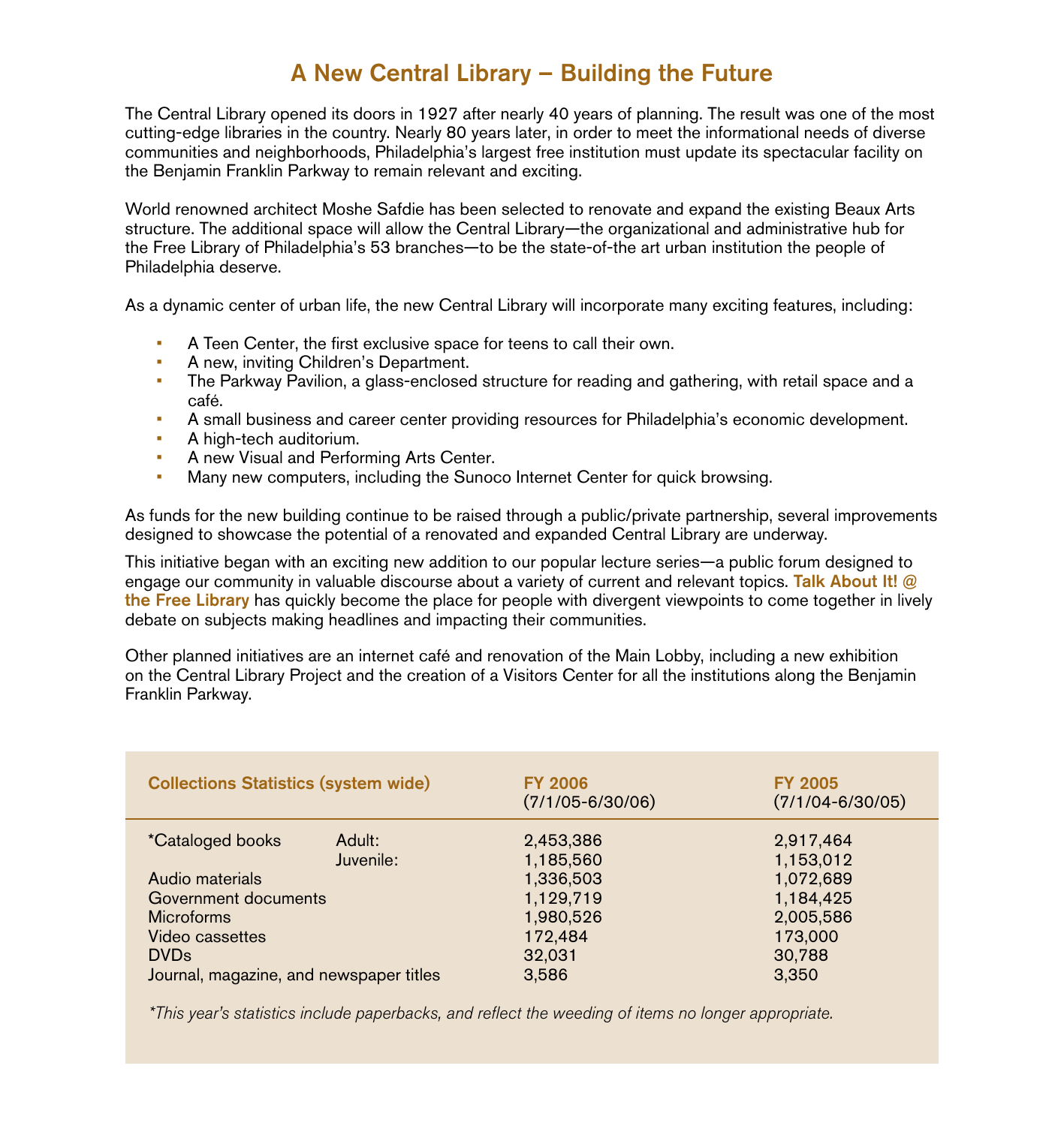### Vibrant Programming



The Library is committed to free, public access to a variety of resources, some of the most important of which are its popular programs. Over the past year, programs have grown in essential ways, reaching new audiences and enriching the Library community.

**One Book, One Philadelphia:** In honor of the 300<sup>th</sup> birthday of Philadelphia's favorite iconoclast, Benjamin Franklin, the Free Library celebrated his life with its *One Book* selection. In order to attract the widest participation possible, the Library selected three books for one founding father—*Franklin: The Essential Founding Father* by James Srodes, *Ben and Me* by Robert Lawson, and *The Autobiography of Benjamin Franklin* by Benjamin Franklin. 6,134 people attended author and branch events and the number of community partners doubled from 150 to 300, with Independence Blue Cross as Lead Sponsor. Other sponsors included: City of Philadelphia Commerce Department; PECO, An Exelon Company; Pepper Hamilton LLP; Citizens Bank Foundation; Stradley Ronon Stevens & Young, LLP; WHYY Arts and Culture; Harmelin Media; and Temple University Health System. Very special thanks are due to our board member and Chair of *One Book, One Philadelphia*, Marie Field.

Summer Reading: This year's theme, Wild About Reading @ Your Library, allowed children and teens to learn about animals of every size and stripe. Partnering with area institutions, nearly 60,000 children participated in this year's Summer Reading Game. Alongside Lead Sponsor Wachovia, PKG Foundation, AMETEK Foundation, Sunoco, the Philadelphia City Institute Board of Managers, Verizon Corporation, Sovereign Bank, Prudential, and UGI Corporation provided great incentives for kids to read books, sign up for Library cards, use the online catalog, read to a friend or sibling, or participate in a Library program. In-kind support came from the Phillies, the Philadelphia Coca-Cola Bottling Company, Rite Aid Pharmacy, Herr's, the Mütter Museum, the Please Touch Museum, the Academy of Natural Sciences, Barnes & Noble, the Franklin Institute Science Museum, the Philadelphia Museum of Art, and 6ABC.

Science in the Summer: The program celebrated its 20-year partnership with GlaxoSmithKline this year. Each branch offered a series of free, fun classes taught by certified teachers about simple machines to get kids involved in hands-on experiments. 1,277 participants learned how machines can lift huge boulders, build bridges, and pump water.

| <b>Program Statistics</b>         | <b>FY 2006</b><br>$(7/1/05 - 6/30/06)$ | <b>FY 2005</b><br>$(7/1/04 - 6/30/05)$ |
|-----------------------------------|----------------------------------------|----------------------------------------|
| Number of adult programs          | 8,712                                  | 7.322                                  |
| Attendance at adult programs      | 139,164                                | 155,447                                |
| Number of children's programs     | 11,185                                 | 10,946                                 |
| Attendance at children's programs | 233,464                                | 203,353                                |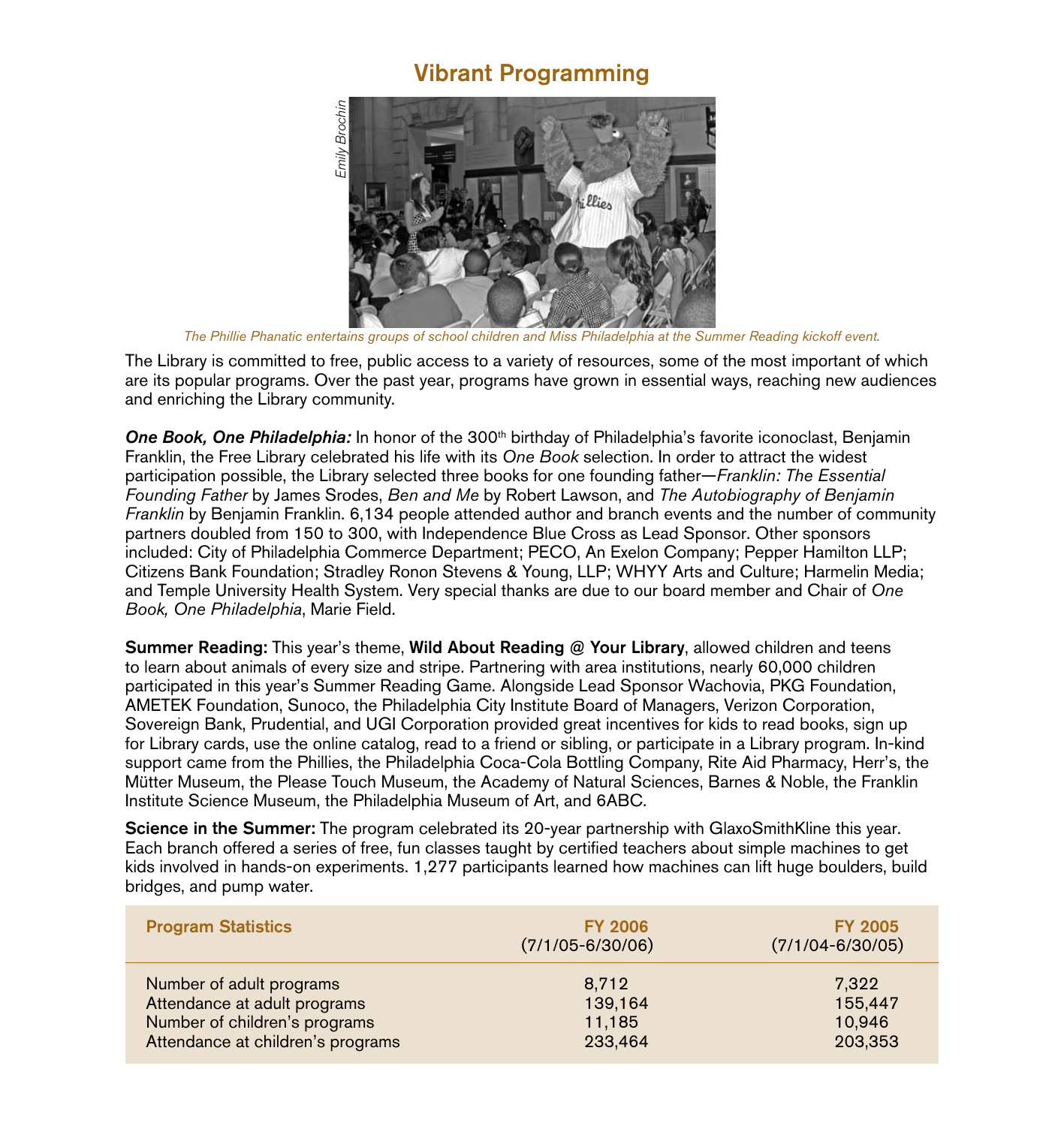## Lively Branches



The local library has become an invaluable source of education, information, entertainment, and enjoyment, particularly in light of cuts in arts and enrichment programming at Philadelphia public and parochial schools. 2006 was a very special year for Free Library branches.

- By the end of February, every branch had Saturday hours reinstated.
- The North Philadelphia Arts and Culture Project, funded by the John S. and James L. Knight Foundation, increased the depth of arts and cultural programming for North Philadelphia residents through their branches. Cecil B. Moore, Fishtown, Kensington, Lillian Marrero, McPherson Square, Nicetown-Tioga, Ramonita G. de Rodriguez, Richmond, Widener, and Wyoming all benefited from special free workshops and book giveaways.
- As the last of the 2,509 libraries built with funding from Andrew Carnegie in the early 1900s, Wyoming Branch celebrated its  $75<sup>th</sup>$  anniversary. More than 800 guests enjoyed a tremendous block party featuring a neighborhood art show, music by local groups, craft workshops, and information tables from neighborhood organizations. A historical marker from the Pennsylvania Historical and Museum Commission was also dedicated.
- Walnut Street West Branch held its 100<sup>th</sup> anniversary in June with State Representative James Roebuck, Free Library President and Director Elliot Shelkrot, and the Friends of Walnut Street West. An interactive jazz performance, storytelling, and outdoor concert thoroughly engaged revelers.
- On June 5, Ramonita G. de Rodriguez Branch unveiled a stunning mural illustrating the primary categories of the Dewey Decimal System. The project was the result of a collaboration between muralists Paul Santoleri, Eric Okdeh, Jennie Shankar, Mural Corps youth, and the Ceramics Workshop class at Temple University's Tyler School of Art. Students from the James R. Ludlow School contributed artwork as well, which is represented on the branch's metal gates. Entitled "Dewey's World," the mural was made possible by sponsorship from Children's Investment Strategy, Bank of America, the Ford Foundation, and United Way of Southeastern Pennsylvania Neighborhood Funding Stream.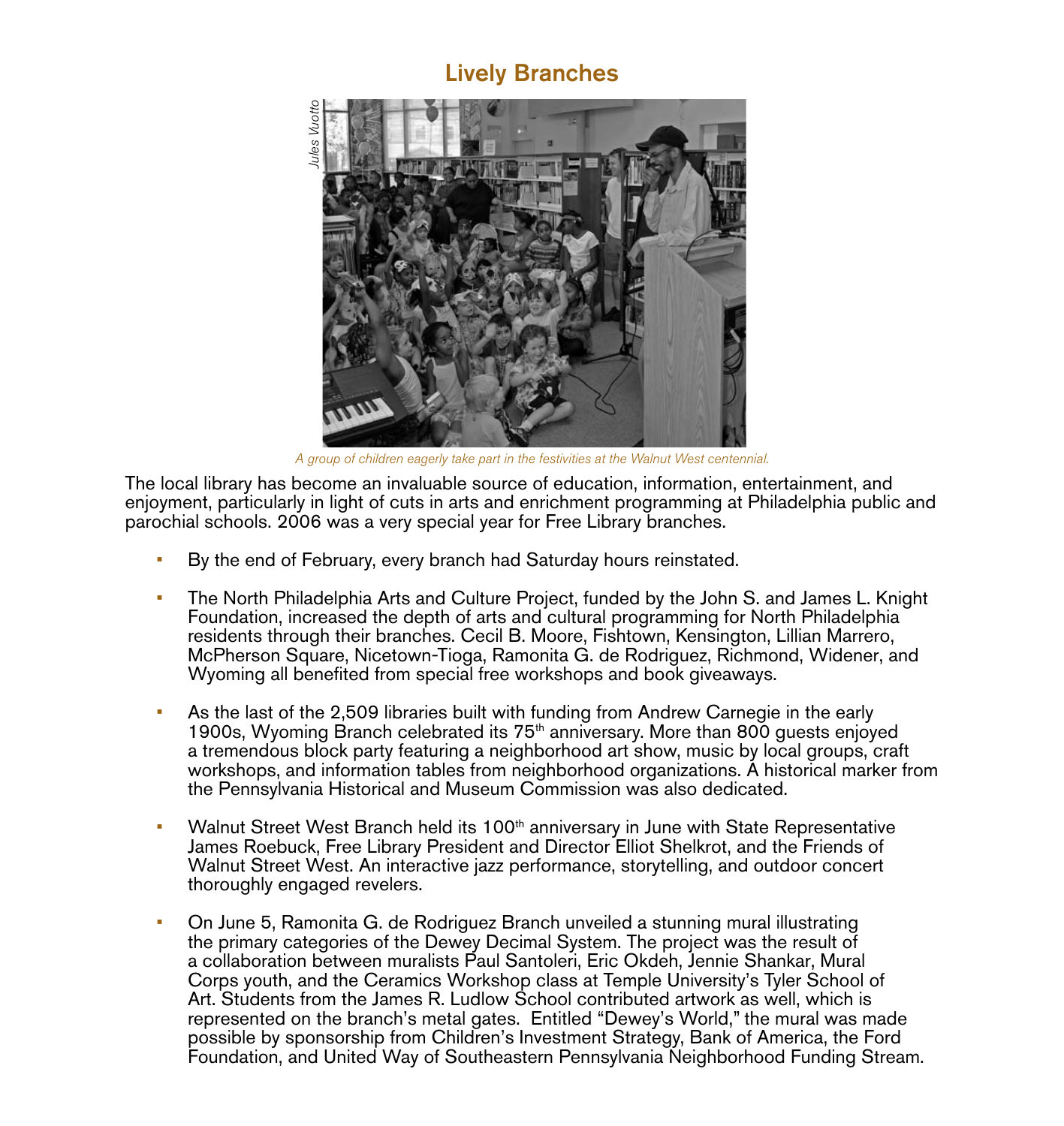# Profile of a Librarian



Audrey Roll shares a picture book with young readers.

Audrey Roll, the Head of the Children's Department at the Joseph E. Coleman Northwest Regional Library, wants "this community to see the Library as the heart of their community….What I like best about the Free Library of Philadelphia is that we never cease to search for ways to remain a "pulse" in the community—Books Aloud, LEAP After-School Program, *One Book, One Philadelphia*, as well as the Library Trainee programs are all examples of this commitment." She finds the size of the system to be an exciting challenge. "I can work in one part of the City and move to another location to find an entirely different dynamic in what is needed to make an impact on that particular clientele. I have always felt that I am making a difference in the lives of the people that I serve." At the moment, her goal is to build a relationship with parents in the Northwest Regional Community through a new series of monthly Sunday Family Programs.

**"I want to capture the loyalty of families in this location. I believe that this will be the foundation for making this library a vital force in the lives of our community at large….one child at a time, one adult at a time, one family at a time."**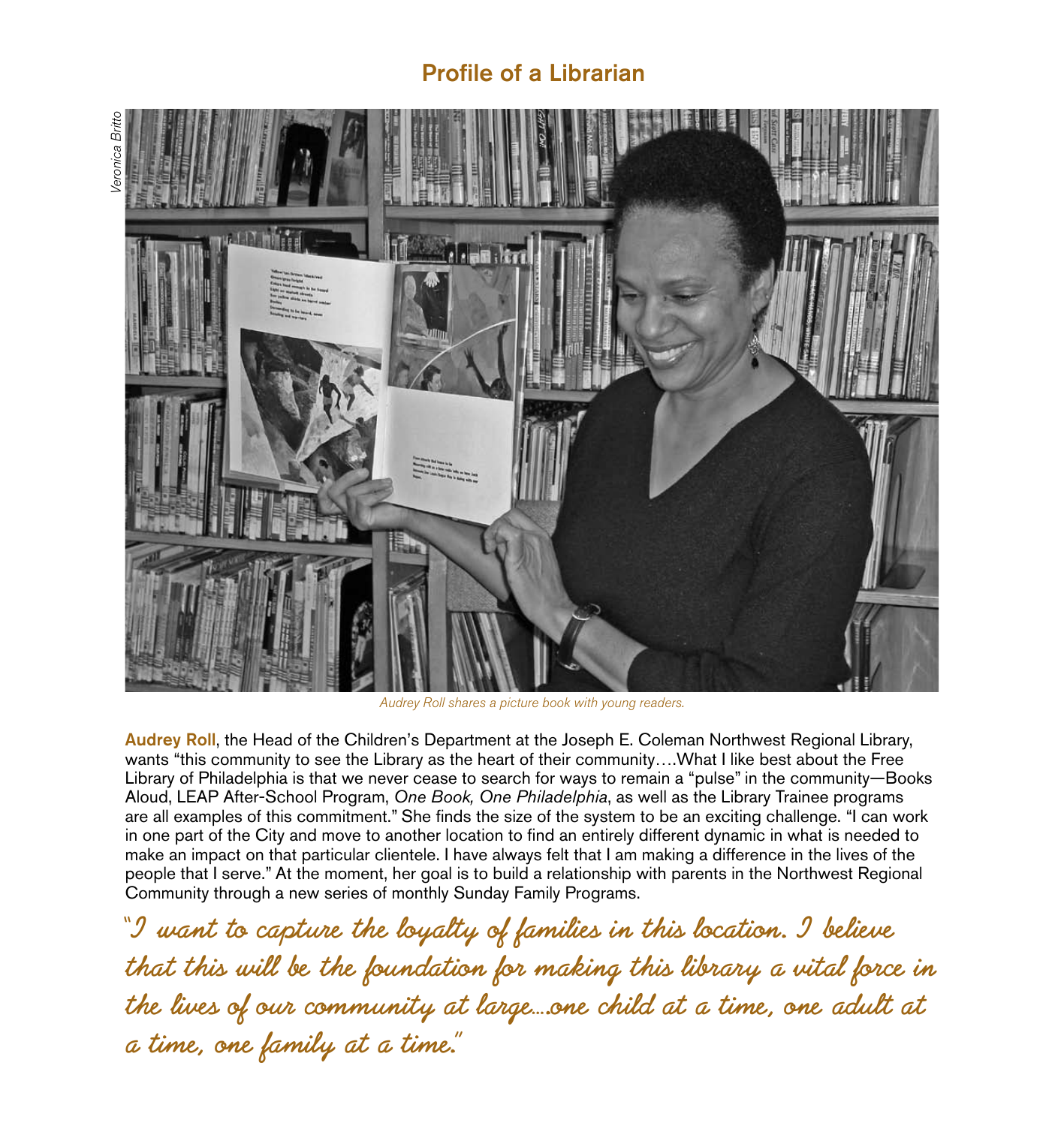### Friends and Volunteers

Emily Brochin Emily Brochii



The Little Friends of Paschalville enjoy a story time and celebrate their new membership with Amy Dougherty, Executive Director of the Friends of the Free Library of Philadelphia.

Emily BrochinEmily Brochin



Assistant Director of Volunteer Services, Kenneth Manns, and Director of Volunteer Services, Sharon Butler, award a certificate of achievement to Kensington High School Life Skills student, Clarence Burgess.

Following a year of successful advocacy, community leaders took advantage of the return of full service to Library branches by forming and revitalizing the now 40 active Friends Groups. These groups celebrated the fruits of their labor with festivities and programs at such branches as Holmesburg, Greater Olney, Charles Santore, and Joseph E. Coleman Northwest Regional.

On May 19<sup>th</sup>, Friends of the Free Library inaugurated the first Little Friends of Paschalville Group. Friends Coordinator Monique McCallister and Librarian Kim Robinson rewarded the pre-Kindergarten and Kindergarten class of the Philadelphia Montessori Charter School for their donation of \$80, which they raised at a bake sale in April, with their very own Friends Group membership. Located in a community where 23% of the families live below the poverty level, Paschalville provides much-needed access to books for children and adults. When asked to decide how to spend the money they raised, 5-year-old Emile Holland suggested that they "buy something for children who don't have as much as we do."

Volunteers really rolled up their sleeves to get involved in neighborhood branch activities during this fiscal year. Many volunteers assisted with beautification projects at the Wynnefield and Widener Branches. They came out in droves to support the Community Builders Tour at the McPherson Square Branch in October and again in April. Blackwell Regional and Walnut Street West welcomed tutors for the third consecutive year from the University of Pennsylvania's Teacher Training Program. Volunteers helped with food, judging, information, and traffic control at the Free Library-sponsored Reading Olympics, which challenged the minds of students from  $4<sup>th</sup>$  to  $6<sup>th</sup>$  grades.

|                        | <b>FY 2006</b><br>$(7/1/05 - 6/30/06)$ | <b>FY 2005</b><br>$(7/1/04 - 6/30/05)$ |
|------------------------|----------------------------------------|----------------------------------------|
| <b>Volunteers</b>      | 2,105                                  | 2,038                                  |
| <b>Volunteer Hours</b> | 101,040                                | 96,073                                 |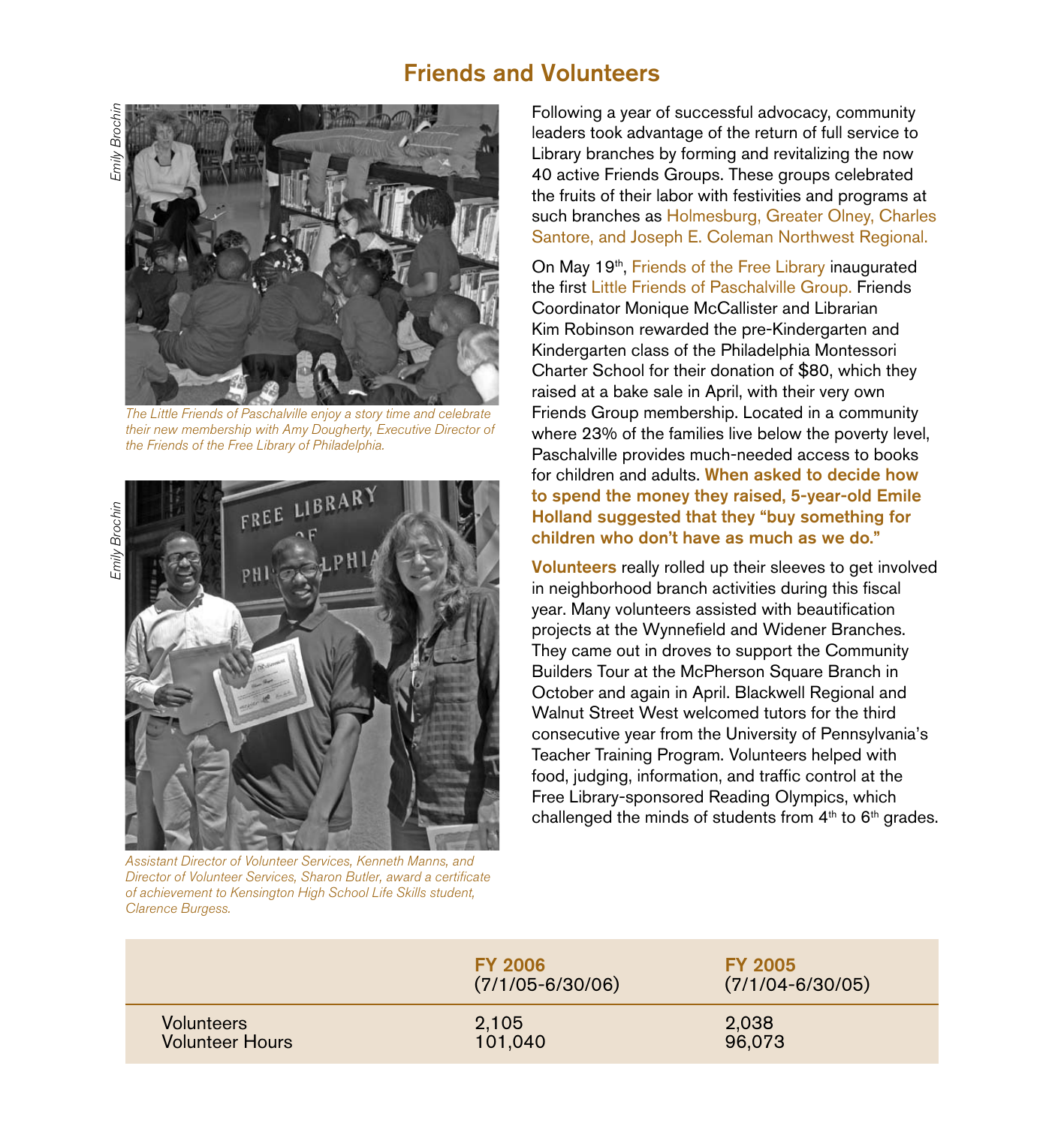### The Tech Boom



*Preschoolers are enthralled by a program on an Early Literacy Station™.*

In 2006, great strides were made to provide users with new technologies.

www.library.phila.gov: More than two years ago, the Free Library began to redesign its website, which has proven to be a cornerstone of providing free resources to Library patrons. This endeavor was made possible through grants from the Library Services and Technology Act, the Horace W. Goldsmith Foundation, the Christian and Mary Lindback Foundation, and the Institute of Museum and Library Services. Highlights of the site include: bersonalized Web portals.<br> **Personalized Web portalized Web portalized Web proven to be a cornerstone**<br>
through grants from the Lib<br>
Christian and Mary Lindbac<br>
site include:<br>
Find: A new and efficient s<br>
users to search t

Find: A new and efficient site search tool, "Find" was added to the top of the Free Library website. It allows users to search the catalog, calendar of events, and e-resources, pulling up a comprehensive list of Free Library pages that contain selected keywords.

Electronic Resources: Even when the physical Library branches are closed, our 145 e-resources provide website users with their own virtual library 24/7. For example, the Gale Virtual Reference Library alone includes over 260 reference titles that can be immediately translated into 8 languages (Spanish, French, Japanese, German, Italian, Portuguese, simplified Chinese, and Korean) with a click of the mouse.

Downloadable Music: This summer, the Free Library began offering downloadable music on its website using OverDrive® technologies. From a diverse list of classical, blues, jazz, ambient/New Age, and rock releases, the catalog will continue to grow.

Audiobooks: This remote service allows users to complete a virtual checkout for three weeks by downloading files onto their home or work computers. Users can listen to the books on the computer or on an MP3 player. The audiobooks contain a full, unabridged reading of popular fiction, nonfiction, classics, and a core collection of 50 "Always Available" titles.

RSS Feeds: RDF Site Summary Feeds were added to the site, making it possible to subscribe to content from the website, such as the popular lecture series, and have it streamed directly onto computer desktops or

| <b>Technology Statistics</b>                                                                                                                                | <b>FY 2006</b><br>$(7/1/05 - 6/30/06)$    | <b>FY 2005</b><br>$(7/1/04 - 6/30/05)$    |
|-------------------------------------------------------------------------------------------------------------------------------------------------------------|-------------------------------------------|-------------------------------------------|
| Library website access ("hits")<br>Electronic resource use<br>Public-access computers<br>Electronic virtual visitors<br>(visits from non-Library computers) | 79,387,219<br>145,665<br>700<br>2,594,527 | 56,968,564<br>129,001<br>700<br>2,044,518 |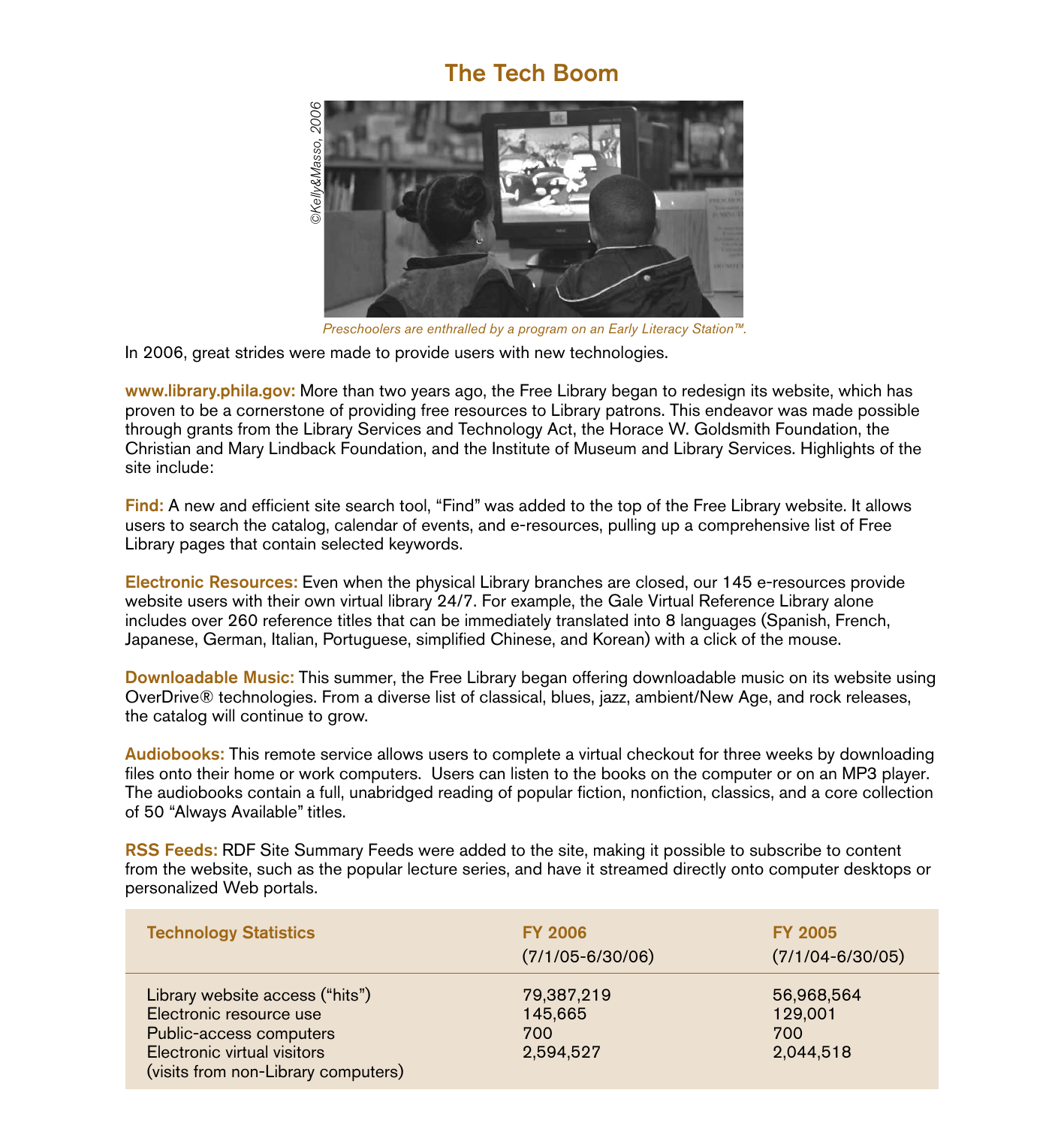# Financial Highlights

| Free Library of Philadelphia              | <b>FY 2006</b>     |  |  |  |  |
|-------------------------------------------|--------------------|--|--|--|--|
|                                           | $7/1/05 - 6/30/06$ |  |  |  |  |
| Operating Support and Revenue*            |                    |  |  |  |  |
| City General Fund                         | \$<br>38,767,617   |  |  |  |  |
| <b>State Grant Funds</b>                  | \$<br>11,019,867   |  |  |  |  |
| Total support and revenue                 | \$.<br>49,787,484  |  |  |  |  |
|                                           |                    |  |  |  |  |
| <b>Operating Expense</b>                  |                    |  |  |  |  |
| Salaries and benefits                     | \$<br>37,577,149   |  |  |  |  |
| Library collections and materials         | 7,014,929          |  |  |  |  |
| Facility leases, furnishings, maintenance | \$\$<br>1,804,167  |  |  |  |  |
| Technology purchases and support          | 1,153,789          |  |  |  |  |
| Training and other professional services  | \$<br>1,412,772    |  |  |  |  |
| Office supplies, postage, and printing    | 405,288            |  |  |  |  |
| Other expense                             | \$<br>419,390      |  |  |  |  |
| Total expense                             | \$<br>49,787,484   |  |  |  |  |

*\*Revenues may include encumbrances and/or appropriations from prior fiscal years, using the modified accrual and cash basis of accounting permitted by municipal accounting standards.*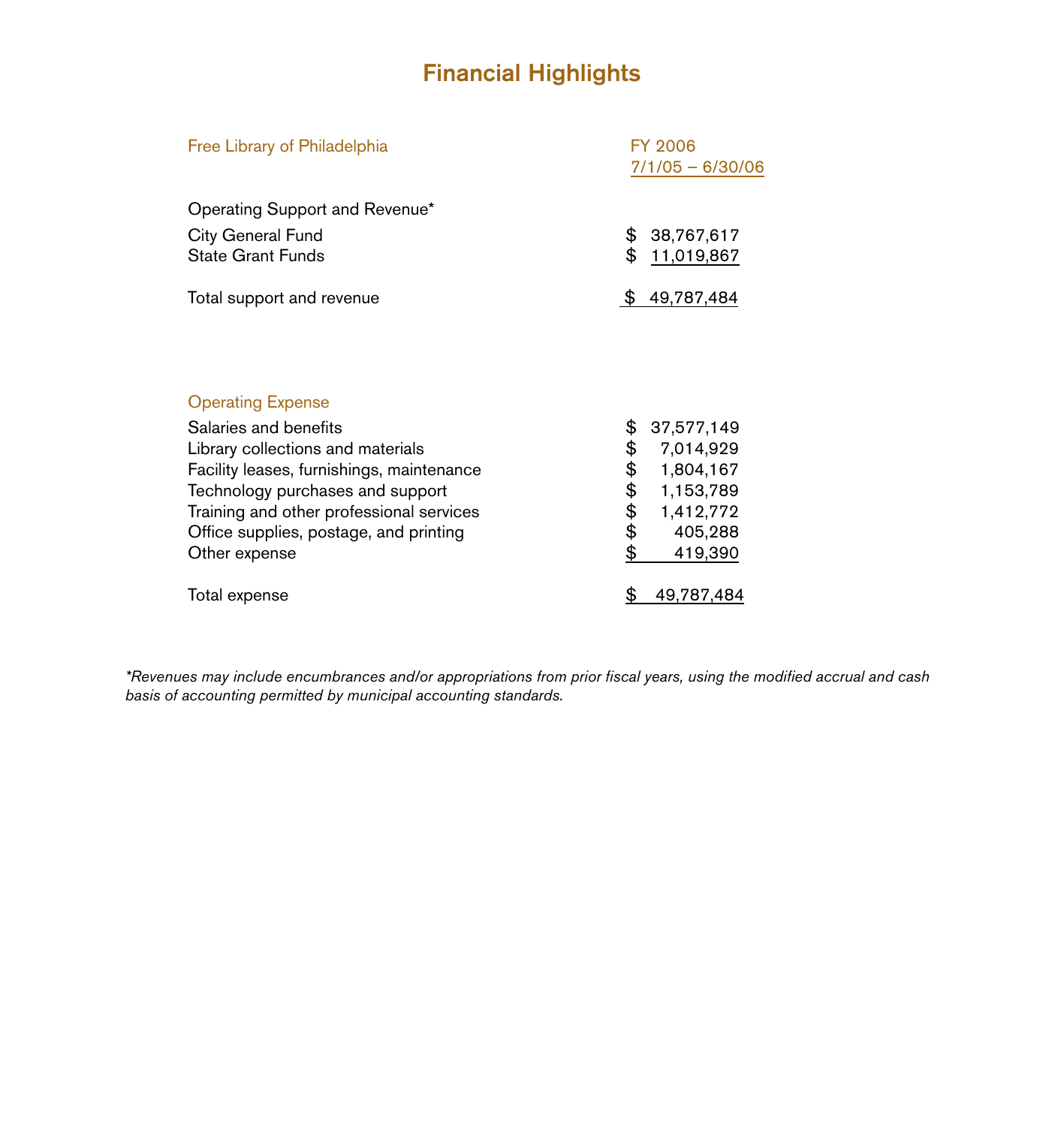#### Free Library of Philadelphia Foundation Statement of Activities for the Year Ended June 30, 2006\*

|                                            | <b>Unrestricted</b> | <b>Temporarily</b><br><b>Restricted</b> |    | <b>Permanently</b><br><b>Restricted</b> |            | <b>Total</b> | 2005<br><b>Total</b> |
|--------------------------------------------|---------------------|-----------------------------------------|----|-----------------------------------------|------------|--------------|----------------------|
| Operating support and revenue:             |                     |                                         |    |                                         |            |              |                      |
| Grants and contributions                   | \$<br>871,593       | \$<br>1,342,533                         | \$ |                                         | \$         | 2,214,126    | 2,341,896            |
| Federal and state grants and city capital  |                     |                                         |    |                                         |            |              |                      |
| appropriations                             | 53,276              | 6,579,416                               |    |                                         |            | 6,632,692    | 1,222,745            |
| Contributions-Central Library Campaign     |                     | 11,217,490                              |    |                                         | 11,217,490 |              | 5,501,934            |
| Fees and library services                  | 339,382             | 15,912                                  |    |                                         |            | 355,294      | 68,085               |
| Fines and lost books                       | 282,265             |                                         |    |                                         |            | 282,265      | 411,844              |
| Sales of books and publications            | 18,620              |                                         |    |                                         |            | 18,620       | 38,555               |
| Other income                               | 353,088             | 66,858                                  |    |                                         |            | 419,946      | 282,171              |
| Dividend and interest return               | 102,249             |                                         |    |                                         |            | 102,249      | 93,890               |
| Long-term investment return                |                     |                                         |    |                                         |            |              |                      |
| designated for operations                  | 323,318             | 750,312                                 |    |                                         |            | 1,073,630    | 1,044,997            |
| Net assets released from restriction       | 12,741,740          | (12,741,740)                            |    |                                         |            |              |                      |
| Total operating support and revenue        | 15,085,531          | 7,230,781                               |    |                                         |            | 22,316,312   | 11,006,117           |
| <b>Operating Expenses:</b>                 |                     |                                         |    |                                         |            |              |                      |
| Program services:                          |                     |                                         |    |                                         |            |              |                      |
| Public programs                            | 7,974,064           |                                         |    |                                         |            | 7,974,064    | 2,311,668            |
| Collection and preservation                | 256,885             |                                         |    |                                         |            | 256,885      | 390,464              |
| Technology                                 | 242,865             |                                         |    |                                         | 242,865    | 699,959      |                      |
| Facilities renovation                      | 34,427              |                                         |    |                                         |            | 34,427       | 210,270              |
| Central library capital renovation project | 4,722,100           |                                         |    |                                         |            | 4,722,100    | 2,917,788            |
| Total program services                     | 13,230,341          | $\overline{\phantom{a}}$                |    | $\overline{a}$                          |            | 13,230,341   | 6,530,149            |
| Supporting services:                       |                     |                                         |    |                                         |            |              |                      |
| Administration                             | 903,964             |                                         |    |                                         |            | 903,964      | 923,441              |
| Fundraising                                | 922,615             |                                         |    |                                         |            | 922,615      | 917,883              |
| Total supporting services                  | 1,826,579           | $\overline{\phantom{a}}$                |    | $\overline{a}$                          |            | 1,826,579    | 1,841,324            |
| <b>Total Expenses</b>                      | 15,056,920          |                                         |    |                                         |            | 15,056,920   | 8,371,473            |
| Change in net assets from operations       | 28,611              | 7,230,781                               |    |                                         |            | 7,259,392    | 2,634,644            |
| Non-operating support and gains:           |                     |                                         |    |                                         |            |              |                      |
| Grants and contributions to endowment      |                     | 87,526                                  |    | 2,025,000                               |            | 2,112,526    |                      |
| Long-term investment return in excess      |                     |                                         |    |                                         |            |              |                      |
| of return designated for operations        | 194,849             | 714,202                                 |    |                                         |            | 909,051      | 453,476              |
| Other                                      | (154, 400)          | (91, 403)                               |    | 232,031                                 |            | (13, 722)    |                      |
| Total non-operating support and gains      | 40,449              | 710,325                                 |    | 2,257,031                               |            | 3,007,805    | 453,476              |
| Total change in net assets                 | 69,060              | 7,941,106                               |    | 2,257,031                               |            | 10,267,197   | 3,088,120            |
| Net assets at beginning of year            | 6,389,629           | 22,688,802                              |    | 7,031,783                               |            | 36,110,214   | 33,022,094           |
| Net assets at end of year                  | \$<br>6,458,689     | \$<br>30,629,908                        |    | \$9,288,814                             | \$         | 46,377,411   | \$<br>36,110,214     |
|                                            |                     |                                         |    |                                         |            |              |                      |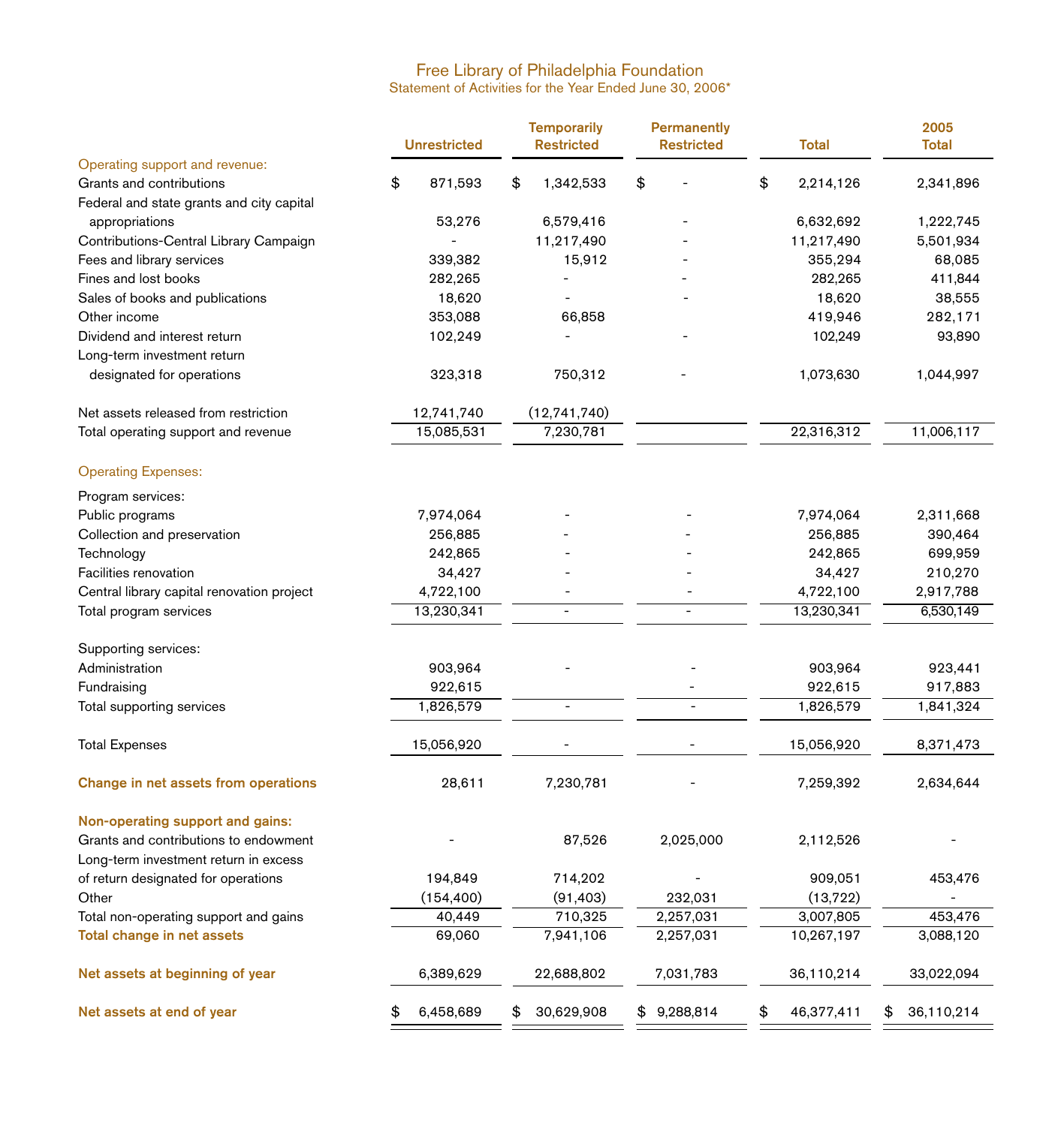#### Free Library of Philadelphia Foundation Statement of Financial Position June 30, 2006 and 2005

|                                         | 2006         | 2005         |
|-----------------------------------------|--------------|--------------|
| <b>ASSETS</b>                           |              |              |
| Cash and cash equivalents               | \$12,477,143 | \$4,794,483  |
| Grants and contributions receivable     | 13,015,268   | 9,182,346    |
| Fine income other receivables           | 667,441      | 859,871      |
| Prepaid expenses                        | 66,864       | 95,553       |
| Land*                                   |              | 2,015,505    |
| Furniture and equipment, net            | 28,342       | 91,410       |
| Investments:                            |              |              |
| Short-term investments                  | 471,745      | 436,527      |
| Long-term investments                   | 21,121,795   | 19,215,191   |
| Beneficial interest in life insurance   | 19,894       | 18,650       |
| Executive retirement plan trust         | 159,234      | 140,590      |
| Total assets                            | \$48,027,726 | \$36,850,126 |
| <b>LIABILITIES</b>                      |              |              |
| Accounts payable and accured expense    | \$1,340,173  | \$495,856    |
| Accrued payroll and related liabilities | 130,908      | 103,466      |
| Obligation under deferred compensation  | 159,324      | 140,590      |
| <b>Total liabilities</b>                | 1,630,405    | 739,912      |
| <b>NET ASSETS</b>                       |              |              |
| Unrestricted                            |              |              |
| Undesignated                            | 5,063,916    | 4,915,727    |
| Board designated for specific purpose   | 1,394,773    | 1,473,902    |
| Total unrestricted                      | 6,458,689    | 6,389,629    |
| Temporarily restricted                  | 30,629,908   | 22,688,802   |
| Permanently restricted                  | 9,288,814    | 7,031,783    |
| Total net assets                        | 46,377,411   | 36,110,214   |
| <b>Total liabilities and net assets</b> | \$48,007,816 | \$36,850,126 |
|                                         |              |              |

\* The land asset was transferred to the City of Philadelphia on August 3, 2005, for use as the future site of the expanded Central Library.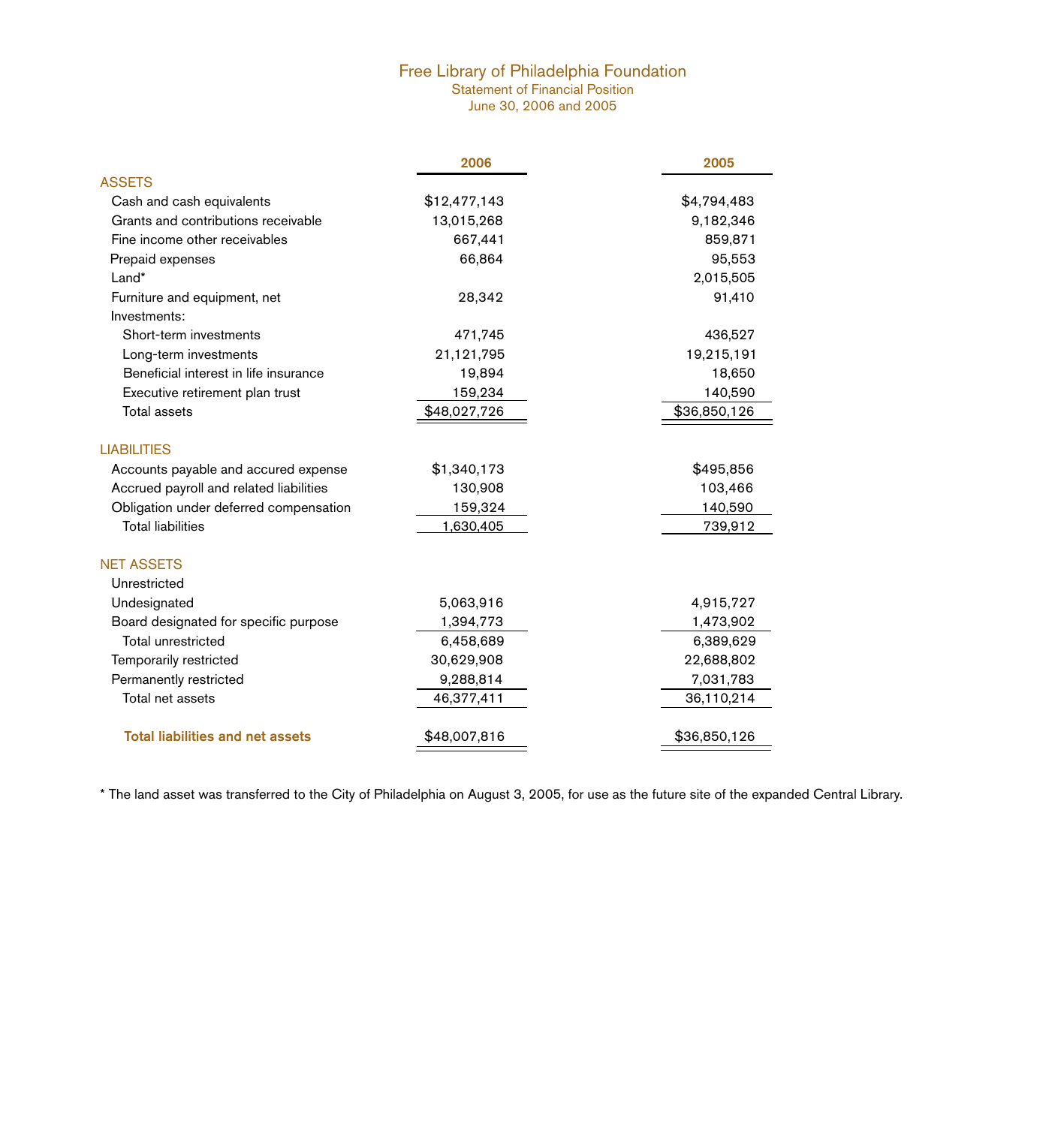### **Background**

The Free Library of Philadelphia Foundation (the Foundation) functions primarily to secure federal, state, city and private grants and contributions, and to expend those funds on various Library programs.

### Agreement with the Board of Trustees of the Free Library of Philadelphia

The Foundation entered into an agreement dated June 19, 1958 with the Board of Trustees of the Free Library of Philadelphia, an independent board of the City of Philadelphia (City or City Library) responsible for securing and expending City appropriations. Under this agreement, the Board of Trustees of the Free Library of Philadelphia maintains care and custody of certain physical assets of the Foundation and makes all necessary operational decisions as to the management of the libraries and other assets of the Foundation. The Statement of Activities reflects only the operating support and revenue and associated expenses, net assets and changes in net assets of the Foundation, and, accordingly, do not include any amounts applicable to the financial position or changes in net assets of the Free Library of Philadelphia.

### Summary of Significant Accounting Policies

### Basis of Accounting

The financial statements of the Foundation are prepared on an accrual basis of accounting in accordance with accounting principles generally accepted in the United States of America and reflects all significant receivables, payables, and other liabilities.

### Basis of Presentation

The Foundation is required to report information regarding its financial position and activities according to three classes of net assets: unrestricted net assets, temporarily restricted net assets, and permanently restricted net assets.

Unrestricted net assets - net assets that are not subject to donor-imposed stipulations. The Board of Directors may elect to designate such assets for specific purposes or to have them function as endowment. This designation may be removed at the Board's discretion.

Temporarily restricted net assets – net assets subject to donor-imposed stipulations that will be met either by actions of the Foundation or by the passage of time.

Permanently restricted net assets – net assets subject to donor-imposed stipulations that require that they be maintained permanently.

The statement of activities distinguishes changes in net assets from operations from other changes in net assets. Operating activity includes revenues and other support, including investment income generated from shortterm investments, as well as long-term investment income designated for operations, and all expenses that are available to provide program services and support the administrative functions of the Foundation. Other changes in net assets include permanently restricted contributions and contributions designated for other purposes by the Board, as well as long-term investment income in excess of the Foundation's designated spending rate.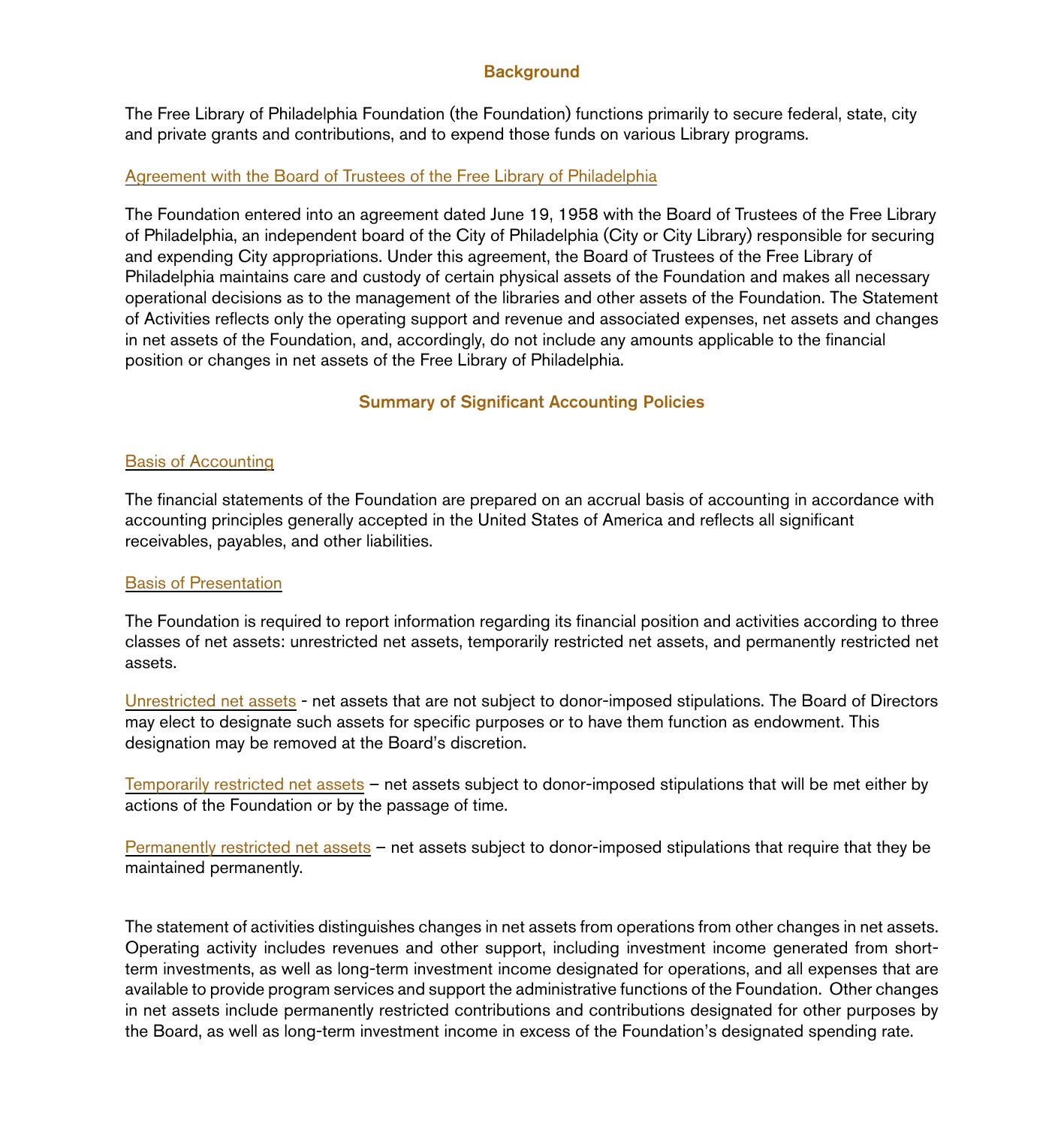Revenue is reported as increases in unrestricted net assets unless use of the related assets is limited by donor-imposed restrictions. Expenses are reported as decreases in unrestricted net assets. Gains and losses on assets or liabilities are reported as increases or decreases in unrestricted net assets unless their use is restricted by explicit donor stipulation or by law. Expirations of temporary restrictions on net assets are reported as net assets released from restrictions.

### Central Library Project

In fiscal year 2003, The Foundation began a major capital contribution campaign for the purpose of expanding and renovating the Central Library. This overall project will be funded by a public-private capital campaign following the model of the Changing Lives capital campaign that resulted in the renovation of the branch libraries.

During the fiscal year 2006, the Foundation recorded \$11,217,490 in contributions and \$2,000,000 in endowment funds. Included in grants and contributions receivable (net of discounts and allowances) at June 30, 2006 is \$11,138,669 related to the capital campaign. Expenses incurred in connection with the Central Library capital campaign, during fiscal year 2006, were \$4,722,100, including fundraising costs of approximately \$976,628.

In December 2004, City Council of the City of Philadelphia approved an ordinance authorizing the City to issue up to \$30 million in bonds. Certain conditions must be met before \$20 million of the funds are released to the Foundation for construction of the project.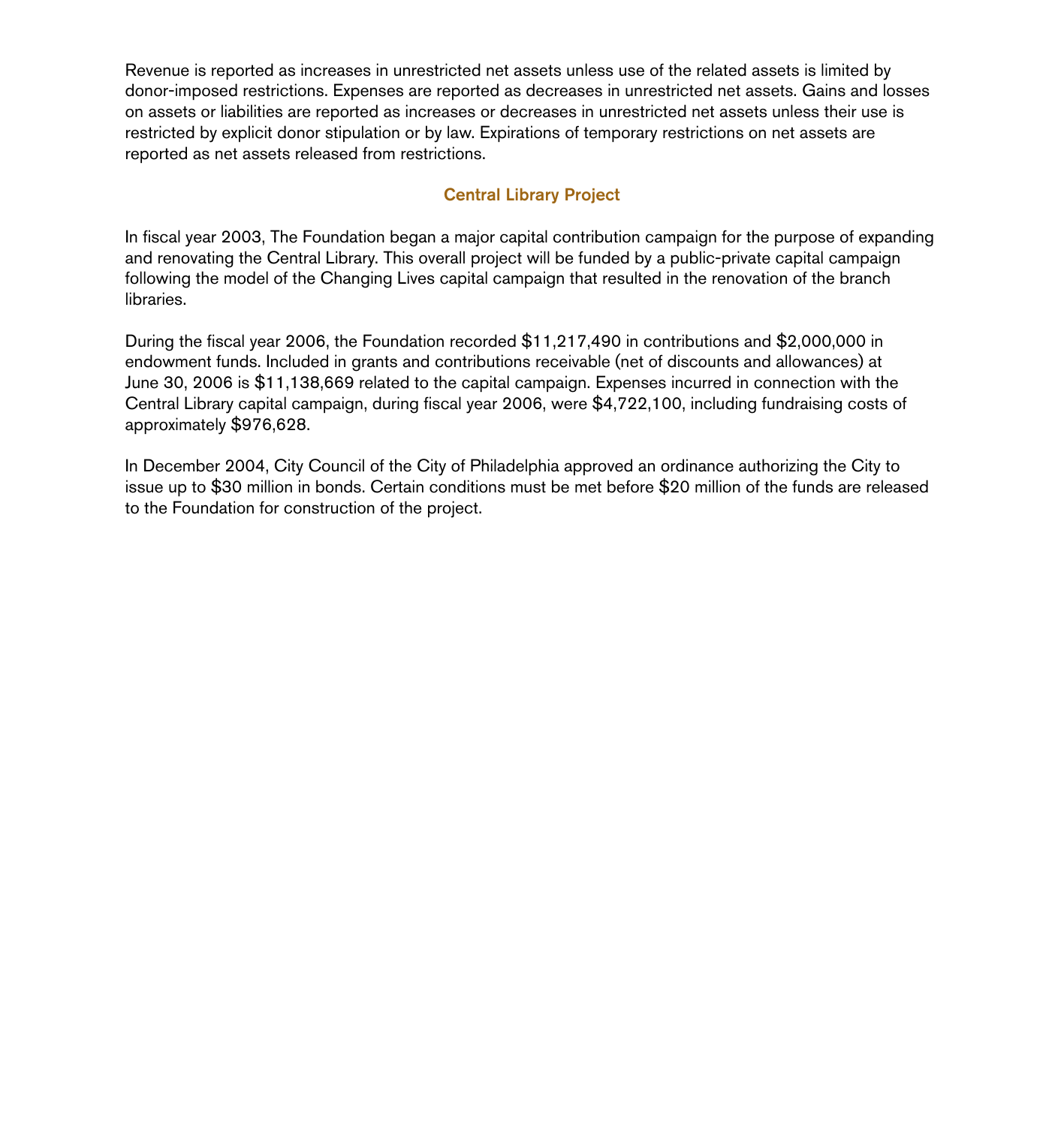### Visit any one of our 54 Free Library locations or visit us at www.library.phila.gov

NORTHWEST

#### CENTER CITY

#### NORTHEAST

**Central** 1901 Vine St. 215.686.5322

Independence 18 S. 7th St. 215.685.1633

Library for the Blind & Physically Handicapped 919 Walnut St. 215.683.3213

Philadelphia City Institute 1905 Locust St. 215.685.6621

#### NORTH

Cecil B. Moore Avenue 2320 W. C.B. Moore Ave. 215.685.2766

Fishtown Community 1217 E. Montgomery Ave. 215.685.9990

Kensington 104 W. Dauphin St. 215.685.9996

Lillian Marrero 601 W. Lehigh Ave. 215.685.9794

McPherson Square 601 E. Indiana Ave. 215.685.9995

Nicetown-Tioga 3720 N. Broad St. 215.685.9790

Richmond 2987 Almond St. 215.685.9992

Ramonita G. de Rodriguez 600 W. Girard Ave. 215.686.1768

Widener 2808 W. Lehigh Avenue 215.685.9799

Bushrod 6304 Castor Ave. 215.685.1471

**Bustleton** 10199 Bustleton Ave. 215.685.0472

Fox Chase 501 Rhawn St. 215.685.0547

Frankford 4634 Frankford Ave. 215.685.1473

Holmesburg 7810 Frankford Ave. 215.685.8756

Katharine Drexel 11099 Knights Road 215.685.9383

Lawncrest 6098 Rising Sun Ave. 215.685.0549

Northeast Regional 2228 Cottman Ave. 215.685.0501

#### **Tacony**

6742 Torresdale Ave. 215.685.8755

**Torresdale** 3079 Holme Ave. 215.685.0494

Welsh Road 9233 Roosevelt Blvd. 215.685.0498

Wyoming 231 E. Wyoming Ave. 215.685.9158

West Oak Lane

Andorra 705 E. Cathedral Road 215.685.2552

Chestnut Hill 8711 Germantown Ave. 215.248.0977

Falls of Schuylkill 3501 Midvale Ave. 215.685.2093

Greater Olney 5501 N. 5th St. 215.685.2846

Logan 1333 Wagner Ave. 215.685.9156

Joseph E. Coleman Northwest Regional 68 W. Chelten Ave. 215.685.2150

Lovett Memorial 6945 Germantown Ave. 215.685.2095

Oak Lane 6614 N. 12th St. 215.685.2848

**Ogontz** 6017 Ogontz Ave. 215.685.3566

Roxborough 6245 Ridge Ave. 215.685.2550

Wadsworth 1500 Wadsworth Ave. 215.685.9293

2000 Washington Lane 215.685.2843

Charles Santore 932 S. 7th St. 215.686.1766

Fumo Family 2437 S. Broad St. 215.685.1758

Queen Memorial 1201 S. 23rd St. 215.685.1899

South Philadelphia 1700 S. Broad St. 215.685.1866

Thomas F. Donatucci, Sr. 1935 Shunk St. 215.685.1755

Whitman 200 Snyder Ave. 215.685.1754

Cobbs Creek 5800 Cobbs Creek Prkwy. 215.685.1973

#### Charles Durham

Blanche Nixon/

3320 Haverford Ave. 215.685.7436

**Eastwick** 

**WEST** 

2851 Island Ave. 215.685.4170

**Haddington** 

446 N. 65th St. 215.685.1970

Haverford 5543 Haverford Ave. 215.685.1964

Kingsessing 1201 S. 51st Street 215.685.2690

Lucien E. Blackwell West Philadelphia Regional 125 S. 52nd St. 215.685.7424

Overbrook Park 7422 Haverford Ave. 215.685.0182

**Paschalville** 6942 Woodland Ave. 215.685.2662

Walnut Street West 201 S. 40th St. 215.685.7671

**Wynnefield** 5325 Overbrook Ave. 215.685.0298

### **SOUTH**